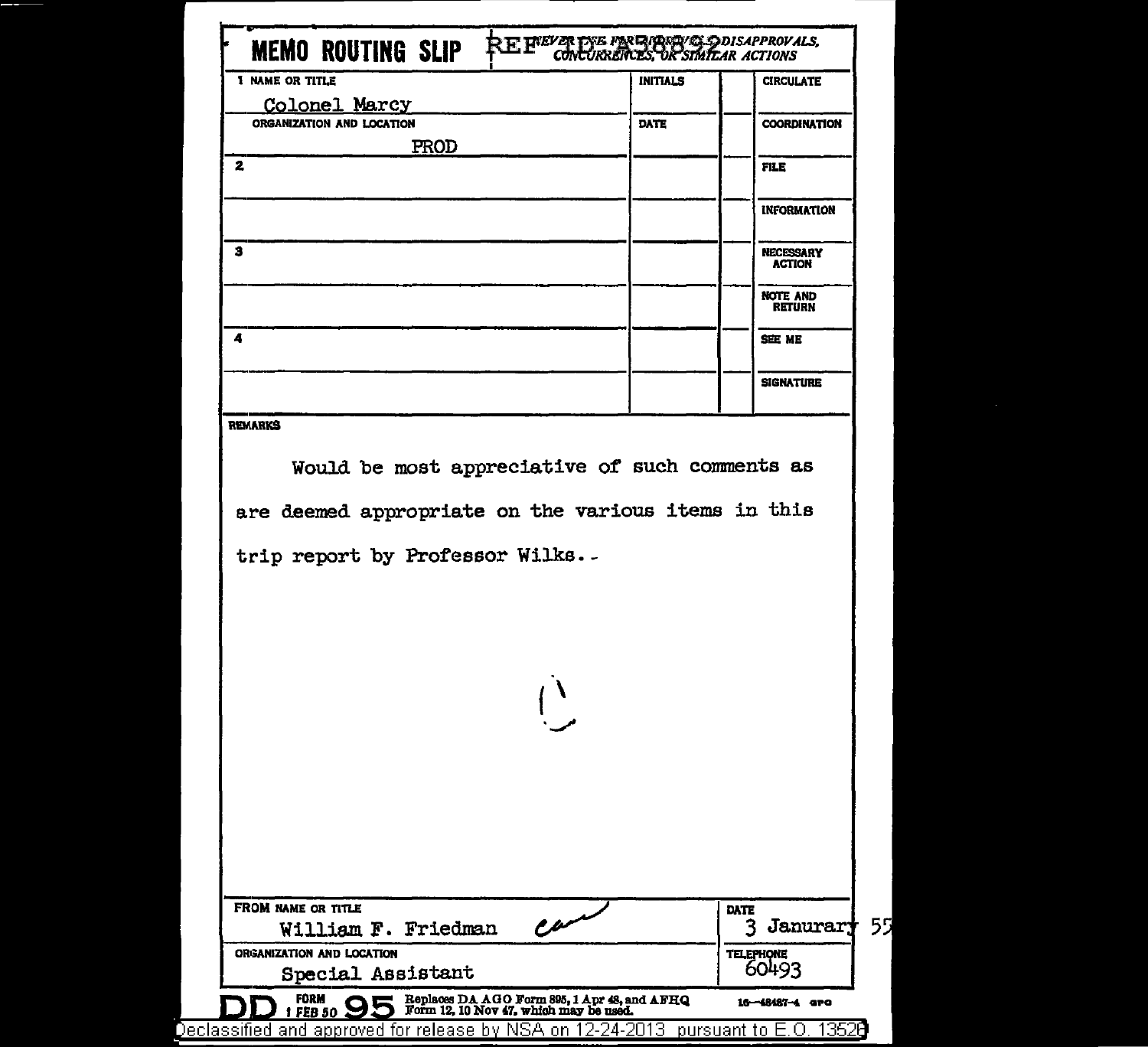**REF ID: A58892** 

SECRET

18 December 1954

### MEMORANDUM FOR MR. WILLIAM F. FRIEDMAN **EXECUTIVE SECRETARY** MEA SCIENTIFIC ADVISORY BOARD

SUBJECT: Report on Visit to GCHQ, September 9-11, 1954

1. I arrived in London about 10:00 a.m. on September 8 and went directly to Colonel Barton S. Pulling's office to discuss arrangements which he had made for my proposed visit to GCHQ September 9-11. He suggested right away that it might be just as well to go to Cheltenham early the morning of September 9 as the afternoon or evening of September 8. I accepted the suggestion and during the hour before lunch and with the assistance of Colonel Pulling's secretary I made hotel reservations to stay in London the nights of September 8 and 11. She also handled my hotel reservations at Cheltenham, provided me with information concerning schedules of train services between London and Cheltenham, and made a plane reservation for me to Paris on September 12 to catch a MATS plane leaving Paris on the 12th for Washington. Colonel Pulling and I went out to lunch at one of the Clubs near Grosvenor Square.

2. After lunch I talked with Colonel Pulling for more than two hours about the purpose of my visit, the U.S. military and civilian personnel stationed at GCHQ, the extent of interchange between NSA and GCHQ personnel, the organization of GCHQ, and other similar matters. I found him to be very alert, energetic and enthusiastic throughout the more than four hours of time I spent with him that day.

3. I left London in the morning of September 9 and arrived in Cheltenham shortly after noon where I was met by one of it. Colonel Zeller's assistants who took me straight to Colonel Zeller's office. I spent the entire afternoon with Lt. Colonel Zeller and Dr. Rutledge discussing the organization of GCHQ. They went into considerable detail concerning the re-organization of GCHQ which had been announced on 9 August, referring me to his memorandum of 11 August.on the subject. In briefing me on the organization of GOHQ Lt. Colonel Zeller took up the various divisions and top people in a completely thorough manner ene-by-one, indicating how the existing set-up would be changed under the re-organization. It. Colonel Zeller also gave me an excellent briefing on the U.S. military and civilian personnel stationed at GOHQ.

4. With this background of information in hand concerning GCHQ I explained in some detail that I was particularly interested in talking to the appropriate GCHQ personnel on the following subjects:

Comp Z of 5 Copies

(a) The organisation of  $T/A$  effort and how closely it was integrated with C/A effort.

TCP SECRETROTI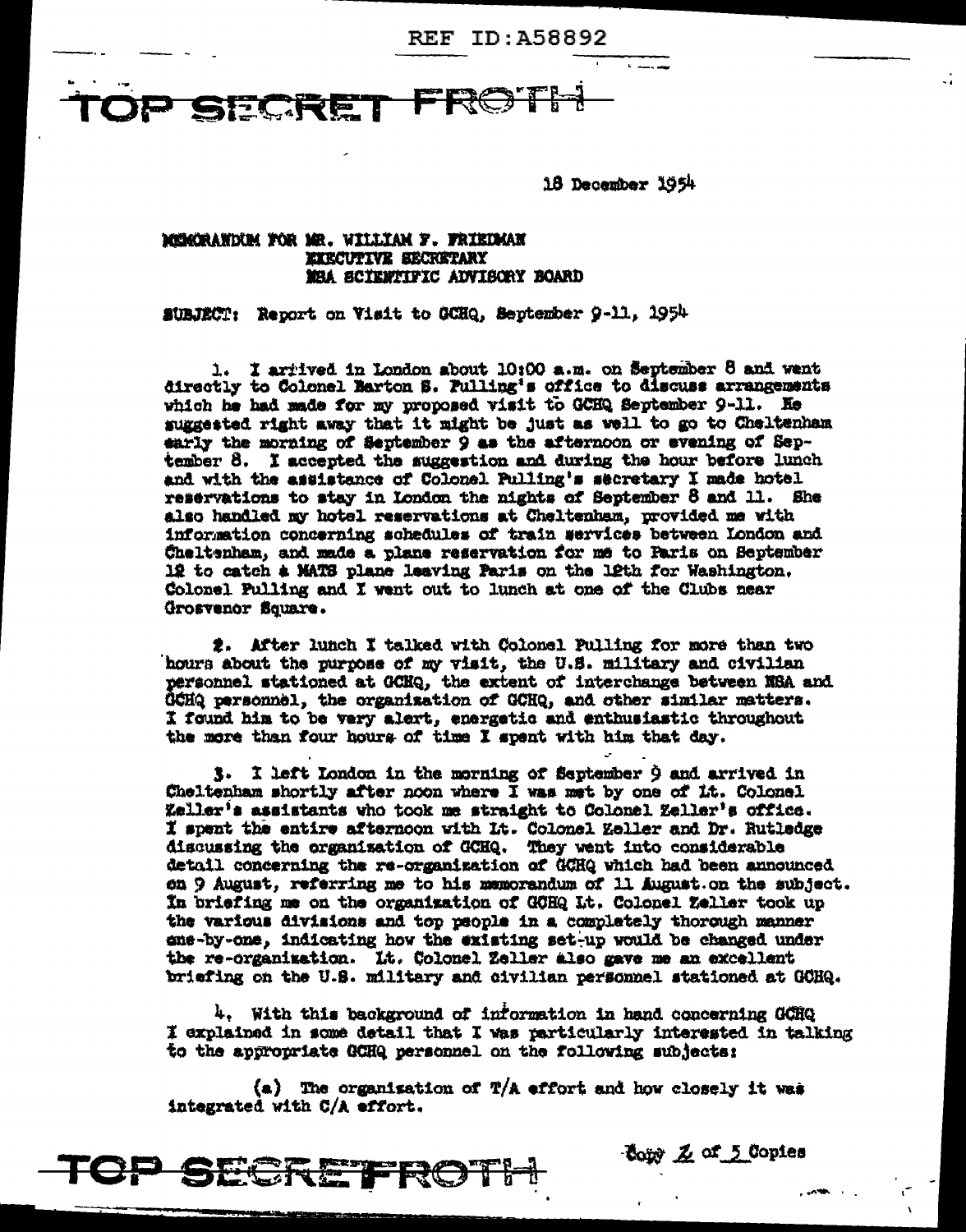<u>REF\_ID:A58892</u>

PL 86-36/50 USC 3605  $EO$  3.3(h)(2)



(b) Problems of personnel recruitment and selection.

(c) Problems of quantification and graphical presentation of intelligence concerning

(d) Mathematical and statistical problems arising in CAA and T/A.

I explained that being a mathematical statistican by profession I had a matural interest in (d), but that as a member of MSASAB and as a member of the Robertson Study Group I had developed rather strong interests in (a).  $(b)$  and  $(c)$ .

5. With this layout of interests before him, Lt. Colonel Zeller and Dr. Hutladge proceeded to set up a series of appointments for me for September 10.

6. Having spent the entire afternoon with Colonel Zeller and Dr. Rutledge I was taken by Dr. Rutledge to a little sherry party at his home at 5 o'clock at which it. Colonel Zeller and the following GCHQ staff members were present: Messrs. [ and J. Tiltman.

No first visit on September 10 was to the office of who is in charge of Personnel at GCHQ. I was accompanied by Dr. Rutledge, not only on this visit but all the others. He outlined the general policy for recruiting young men from the universities for the professional grades. He pointed out security difficulties similar to those existing at NSA in providing able young men enough information about the work of GCHQ to enable them to make sufficiently self-convincing decisions as to whether to go into the work or not. He believed that a partial answer to the problem was to work through university professors who had had GCHQ experience and in whose advice students could have confidence. The main problem here was to persuade more university professors to apend some time at GCHQ to work on its problems and acquire enough background to enable them to give sound advice to students whom they knew well. went into some detail as to how the British Civil Service system operates. I can easily see from the thoroughness of their selection procedures why the Hritish Civil Servants, as a class, are so compatent. I gained the impression that many of the personnel of GCHQ had spent much if not most of their careers in that work.

8. In reply to my inquiry concerning tests and examinations for the selection of C/A and T/A personnel he stated that they had begun some experimental testing with a series of tests known as Progressive Matrices and referred me to for details concerning the results of showed me some results which he had obtained these tests. by giving the tests to personnel at GCHQ as well as new applicants. He was guite optimistic about the possibilities of using the progressive matrices to improve their selection procedures for  $T/A$  and  $C/A$  personnel.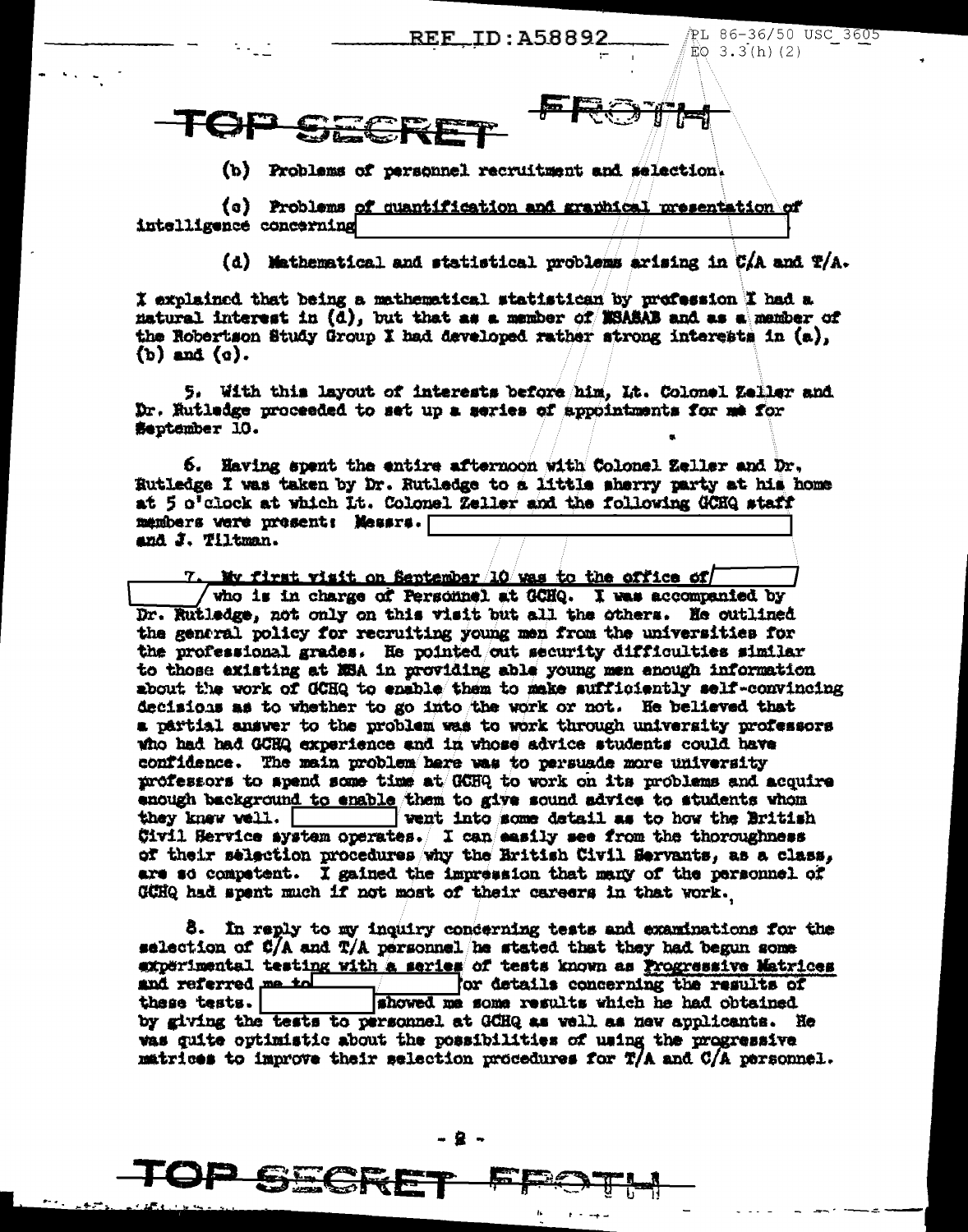# **REF ID: A58892**

# FROTH TOD GEL

In my own opinion NSA would do well to do some experimental testing with this type of test. If this test has some validity for selection of T/A and C/A personnel or if it can be further daveloped to have sufficient validity, its use could, I believe, eventually contribute a great deal to improving C/A and T/A effectiveness at NHA.

 $9.$  My second visit was to see Associate Director. who impressed me as a most capable man. He is the man perhaps most responsible for developing the philosophy on which the re-organization of GCHQ is based. He went into considerable detail concerning the reasons for the changes. I don't think I need go into a full statement of the reasons for making the change and the principles which were followed since they have been set forth in Lt. Colonel Zeller's excellent memorandum of 11 August 1954. did emphasize however the particular importance of the new Division "J" (devoted to the | | problem). He was strongly convinced that by focusing the  $T/A$ ,  $C/A$ , and other skills on the | problem GCHQ's effectiveness in dealing with that problem would be considerably increased. He referred specifically to the success with which the was having with respect to the development of intelligence concerning the He looked forward to similar approaches to other segments of the

10. My third visit was to the office of Deputy Director, with whom I discussed various general features of the GCHQ organization. I also discussed with the role of RSASAB and he showed a good deal of interest in the idea of such a Board of outside scientists and wondered whether this is something GCHQ should consider. He referred to an internal advisory committee at GCHQ. I should say that I also talked with about MAASAB, its functions, how it operated, and so on. He also showed some interest in this idea. I am sorry I did not get to see He was away at the time.

11. In the afternoon, my first visit was with Head of the Reporting Division. I explained to him that I was particularly interested to find out what programs had been made in the development of indices of which could be exhibited or graphed in time. This is one of the problems pointed up in the Robertson Report. He said his Division had given a great deal of attention to this problem and that in his opinion the had made considerable progress on it. He immediately arranged for me to visit that group. Before making the visit however, gave me an excellent briefing on their reporting procedures, including descriptions and examples of their various series of reports. FL 86-36/50 USC 3605  $EO$  3.3(h)(2)

12. Leaving "s office Dr. Rutledge and I went over to visit the where we spent nearly an hour. I was very much impressed by a graphical method they were developing for presenting of all kinds as a function of time. It seems to me that this development not only has possibilities for giving a much better visual account of what is going on with respect to activity -- but has equally good possibilities for lactivity.

**TOP SECF** 

**FROT!**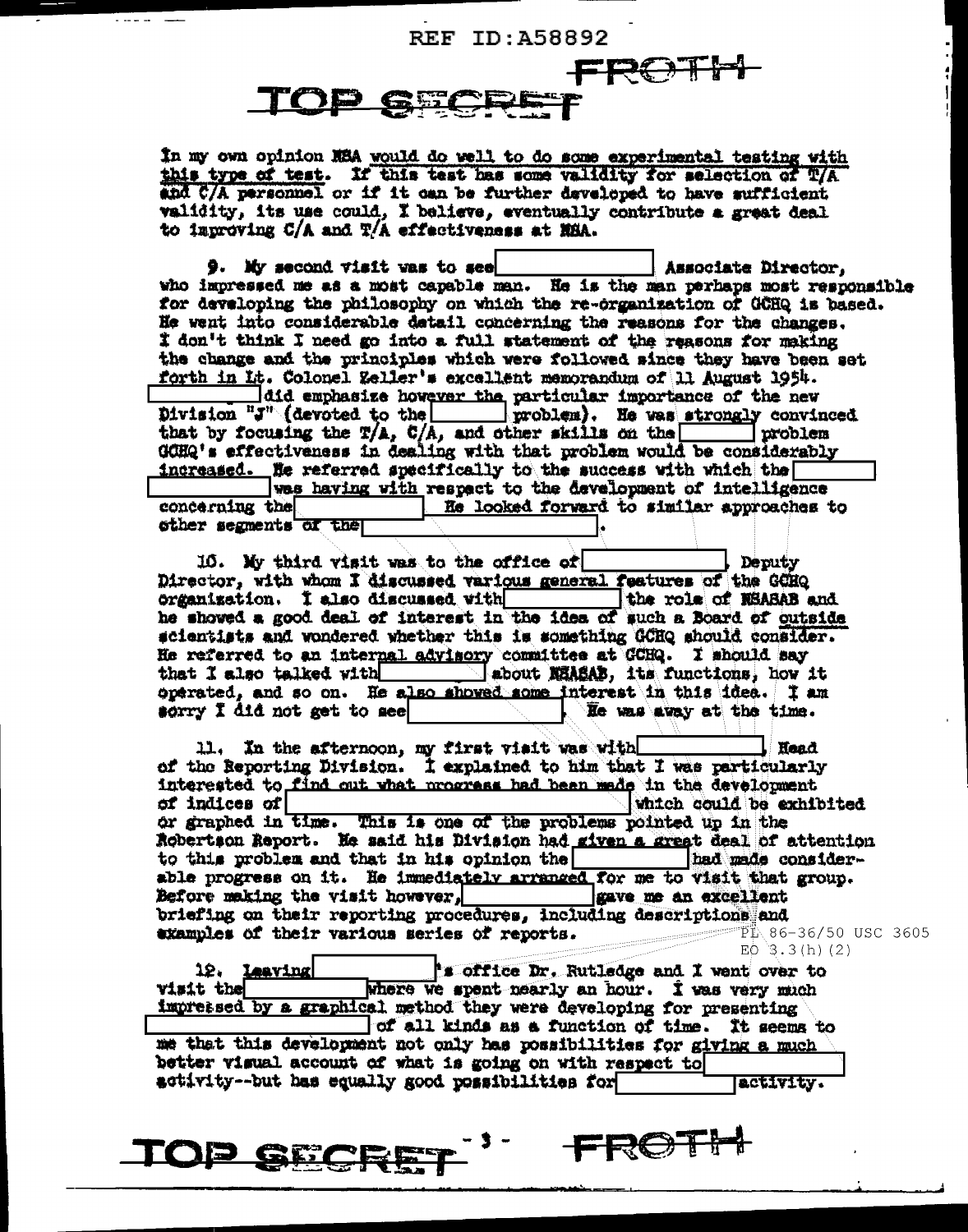# REF ID: A58892

# TFROTH

| Unfortunately, I was unable to learn whether similar work is going on   |                                 |  |  |  |
|-------------------------------------------------------------------------|---------------------------------|--|--|--|
| with respect to                                                         | There are, of course, more than |  |  |  |
| a dozen U.S. Naval personnel in the                                     | and I presume they will         |  |  |  |
| bring back to NSA some of the ideas being developed there. I believe,   |                                 |  |  |  |
| however, that it would be useful if some of our EBA personnel concerned |                                 |  |  |  |
| with the analogous problem for                                          | could have some                 |  |  |  |
| contact with that group, since the presentation problem for             |                                 |  |  |  |
| and activity have many points of similarity.                            |                                 |  |  |  |

13. As a matter of fact, after my visit at GCHQ and remembering the great interest in the work of GCHQ on the part of AFSS which I discovered in my visit to AFBS in the summer of 1953 in connection with the work of the Robertson Study Group I have been wondering whether there is enough liaison between AFSS and GCHQ. I found a good deal of similarity of outlook on of GCHQ and some of the the duantification problem between staff members at AFSS. I would suggest serious consideration of more contact between these two groups than seems to exist at present.

14. After my visit with the I returned tol ١× office for further discussion about the problems of presentation. He is very much interested in the problem of developing sound indices of and the presentation of the infor-

mation. He is keenly aware of the fitfalls in developing such indices, and of the necessity for developing the indices through close cooperation between those responsible for developing the information through analysis and those responsible for reporting.

15. At this juncture it was 5 o'clock. I went home with it. Colonel Keller and had an excellent dinner and delightful evening with it. Colonel and Mrs. Zeller. Among other things we discovered that all three of us were graduate students of the University of Towa, and of course we had many things to talk about regarding the University of Iowa! PL 86-36/50 USC 3605  $EQ$  3.3(h)(2)

16. On the morning of September 11 (Saturday) I spent nearly three hours with talking about many of the mathematical and statistical problems which have arisen in the work of his group. As these problems are all rather technical I shall not attempt to discuss them here. I am very much impressed by **Explicity.** In my opinion it would be very useful for him to spend a few months at NBA with Dr. Leibler's group. Unfortunately, I did not see He was playing chess In a tournament in Amsterdam at the time.

| 17. Finally. I regret to say that/                                                                                                |  |
|-----------------------------------------------------------------------------------------------------------------------------------|--|
| were away when I was at GCHQ and hence I did not have an<br>opportunity to get a good first hand account of T/A activity at GCHG. |  |
| I did, however, pick up a good many sidelights on it from                                                                         |  |
| / I gained the impression that there is a good deal more                                                                          |  |

. հ. ..

 $\bigcup_{i=1}^n$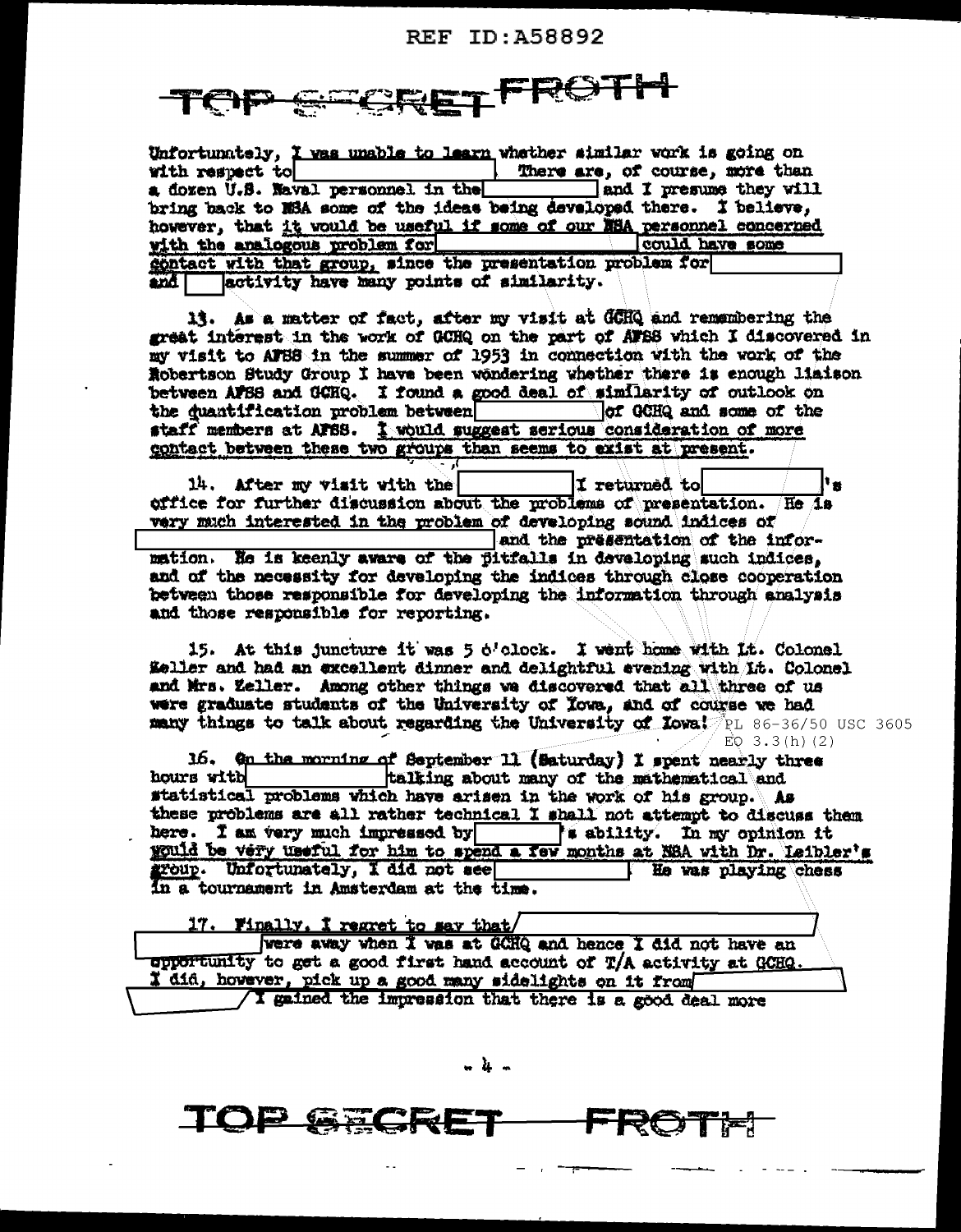

 $\cdots$ 

integration of T/A/ and C/A effort at GCHQ than at NBA, and that in the new GCHQ set-up there will be even more integration.

18. I left Cheltenham in the early afternoon of September 11, and after an overnight stay in London I flew to Paris where I caught a MATS plane at 4:00 p.m. on September 12, arriving back in Washington, D.C. the morning of September 13.

19. Finally, I should mention that I actually left Washington on August 31 by MATS, arriving in Paris on September 1. I went to Amsterdam on Beptember 2 and spent five days at the International Congress of Mathematicians before making my visit to GCHQ. I had originally planned to make the GCHQ visit first but found that at that time an even larger number of the staff personnel at GCHQ would have been away.

20. In closing this memorandum I want to take this opportunity to express my appreciation to Captain McDonald on this side and to Colonel Pulling, Lt. Colonel Zeller and Dr. Rutledge for making the arrangements required in making the trip. The arrangements were excellent in every respect.  $\frac{1}{2}$  (

> s. 5. viixb Chairman, Mathematical Panel NEA Ecientific Advisory Board

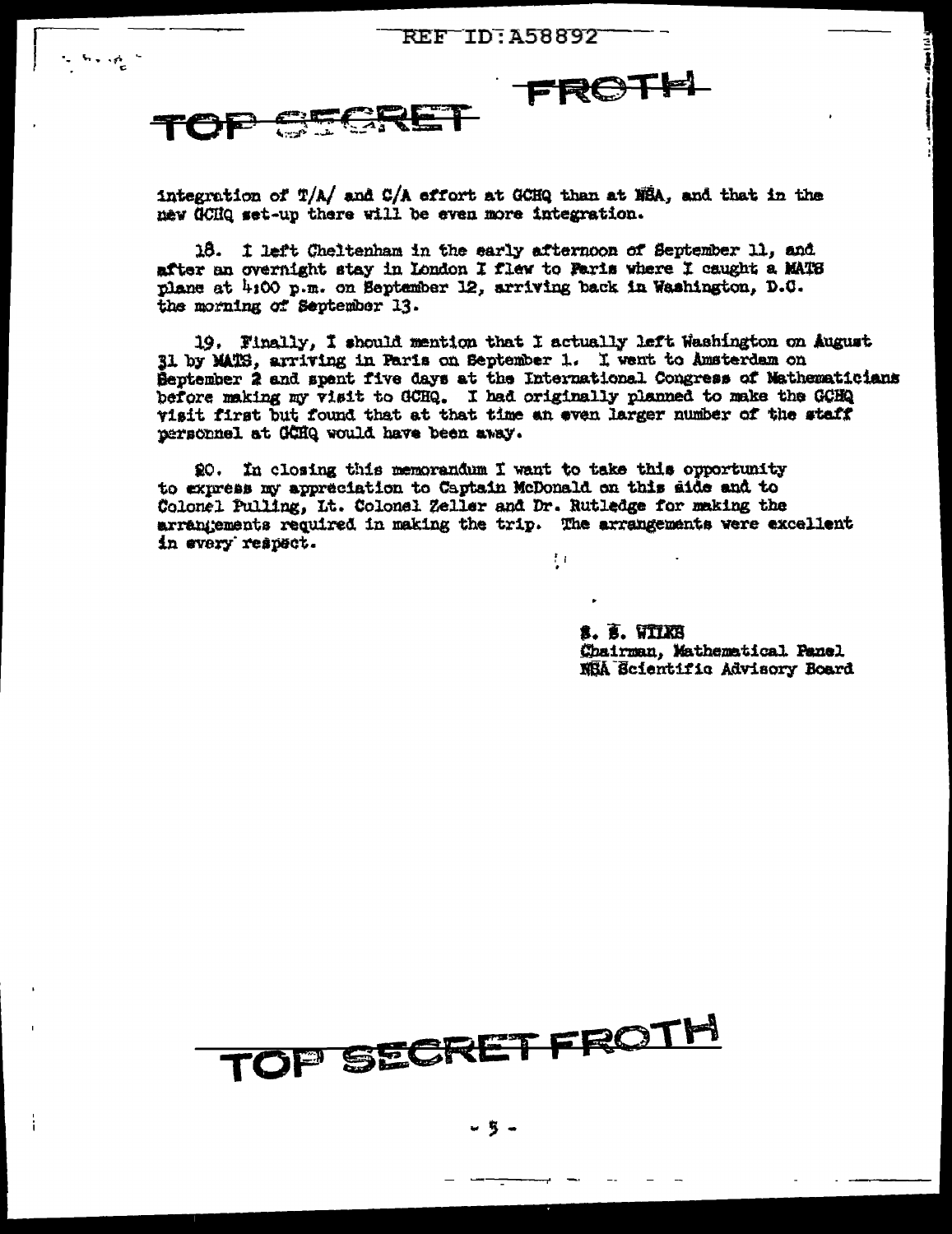

**TOP SECTION RIDER** 

E/ABBT (Mr. Friedman)

P/P

Comment on Wilks' Trip Report to GCHQ

1. I am informed that comments on Professor Wilks' report ware also solicited from Col. Maray. Col. Merrelko. Dr. Kullback, and possibly others. No attempt was made, therefore, to staff this paper with other elements of the Azency.

2. The basic questions treated and suggestions and observations contained in the Wilks report may be reduced to the following general headings:

a. Recruitment Procedures.

b. Testing Methods for Selection of Personnel.

e. Develoument and Presentation of Intelligence Indices.

- 4. Rotation of Naval Personnel from the to NSA.
- e. Liaison Between and Analogous NSA Activities.

f. Greater Liasion Between GCHQ and AFSS.

- g. fiaison Between GCHQ and NSA on Mathematical and Statistical Problems. ( -Leibler Relation).
- h. Greater Integration of the T/A and C/A Effort at GCHQ.
- 3. Specific comments on these items follows:

a. Although Professor Wilks makes no comparison between the recruitment procedures followed by OCHQ and NSA, it seems apparent he is impressed by "the thoroughness of GCHQ's selection procedures  $\frac{1}{2}$  (para 7). The success of this Agency in recruiting larger numbers of personnel and the excellent relations PERS has established with many colleges, despite occasional breaches of faith caused by governmental actions, seem to indicate that only in the engineering field is this Agency lacking.

It is recommended that PERS be given an opportunity to comment on this paragraph.

b. Paragraph 8 makes reference to a series of tests developed by GCBQ to improve personnel selections for C/A and T/A tasks. This Agency conducts a battery of tests to determine aptitudes in various fields, and uses an "employee utilisation" group presurably to assure optimum exploitation of available talent. It is not known here how effective these tests may be, or how capably the EU group is administered.

It is recommended that MERS be given an opportunity to comment on this item.

 $F = 10$  masses

 $\overline{a}$  ,  $\overline{a}$  ,  $\overline{a}$  ,  $\overline{a}$ 

7 Jan 55

PL 86-36/50 USC 3605  $EO$  3.3(h)(2)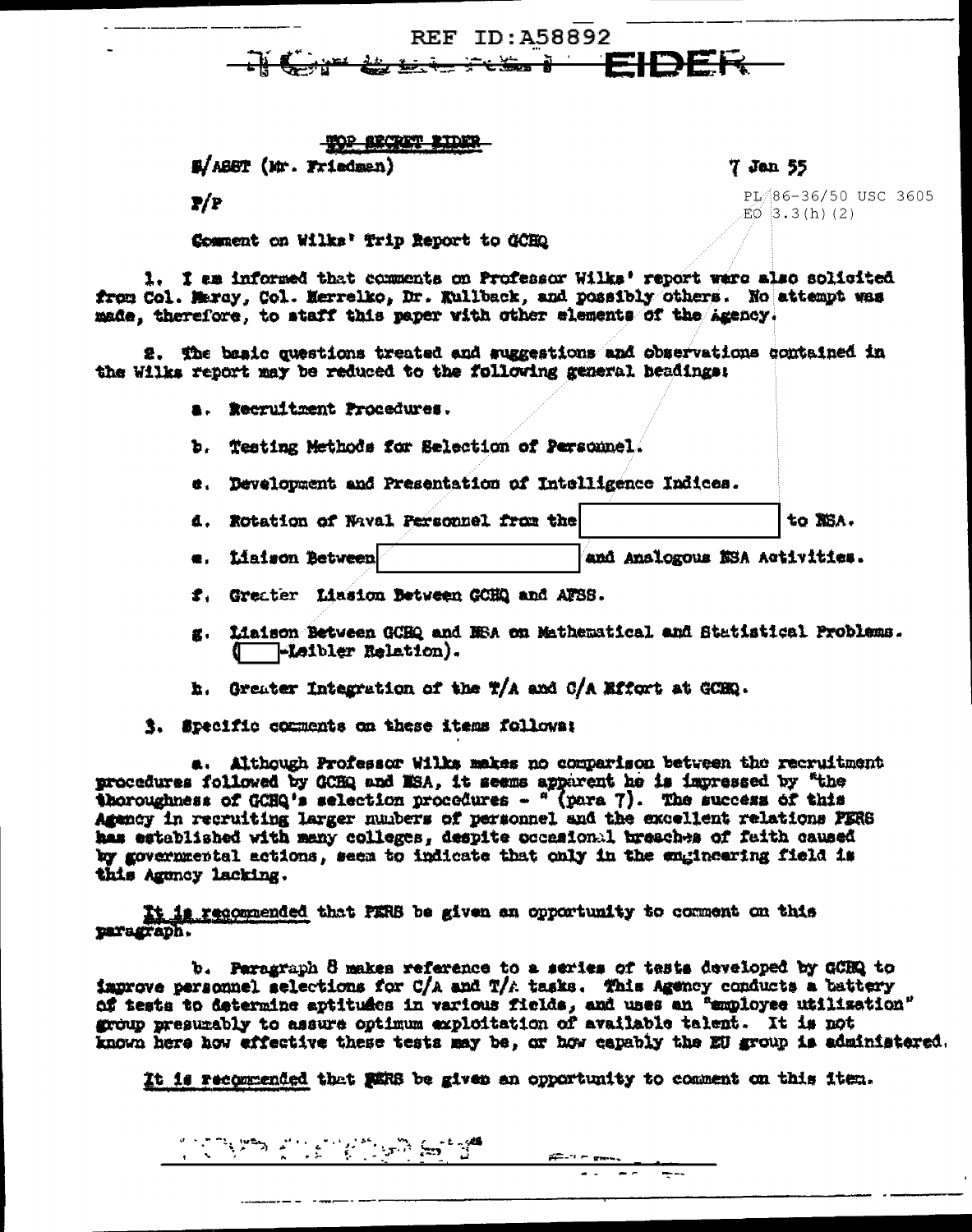### REE ID: A58892

法法法法律收益

配L 86-36/50 USC 3605  $EQ$  3.3(h)(2)

#### tor excret expre

 $(cont<sup>*</sup>)$ 

| <b>B.</b> Professor Wilks was "very much impressed" by a graphical method |                                 |
|---------------------------------------------------------------------------|---------------------------------|
| for presenting intelligence as a function of time. This method is being   |                                 |
| developed by the                                                          | Professor Wilks doesn't know if |
| similar work is going on with respect to                                  | . but presumes                  |
| that US Naval personnel in the                                            | vill bring back to NSA some     |
| of these ideas. We recommends that NSA personnel concerned with           |                                 |
| be provided an opportunity to contact the                                 | $_{\tt{succ}}$                  |
| the presentation problems are similar.                                    |                                 |

It is recommended that (a) SUSIO (L) and his staff be given an opportunity to comment on these observations. One of the functions of liaison would seem to be to assure the provision of information regarding new and valuable developments to home headquarters. (b) FERS be asked to comment on the possibility of rotating military personnel from liaison assignments overseas back to NSA Headquarters. One notable loss in this respect, it is rumored, will be the assignment of the incumbent SUSIO to a position mt in Washington. This sort of thing has happened before, and the potential benefits to be derived from an officur's re-assignment to NSA HOS have not been realized. (c) DD/FROD be asked to comment on whether he has permitted or encouraged contacts between , and whether more can be done along

this line.

d. Professor Wilks suggests, in paragraph 13, sarious consideration of more contact between GCHQ and AFSS. It is assumed he refers to the COMINT field, rather than ELINT, because of his reference to the "similarity of outicok on the quantification problem between of GCEQ and some of the Staff members of AFBS."

It is recommended that contacts between the COMINT agencies of the UK and US continue to be maintained through SUSIO staff. It may be advisable, however, to consider seriously the problem of more contact between AFSS and MSA. It is therefore further recommended that DD/FROD be asked to determine the advigability of stationing an NSA lisison office at Kelly AFB.

Professor Wilks considers it advisable (in 'para 16) to have of GCHQ spend some time with Dr. Leibler's group at NSA. He does not Wiggest in what capacity. It is remembered that Dr. Leibler spent some time in London with GCHQ.

It is recommended that ID/R/D be asked to comment on the advisability of this suggestion, perhaps as a gesture of reciprocity.

f. In paragraphs 9 and 17, Professor Wilks seems impressed by the "focussing of T/A, C/A and other skills" and the "integration of T/A and C/A effort" at GCBQ, apparently to a larger degree than is practiced at MSA.

êJDE R

TICIP GILLITE